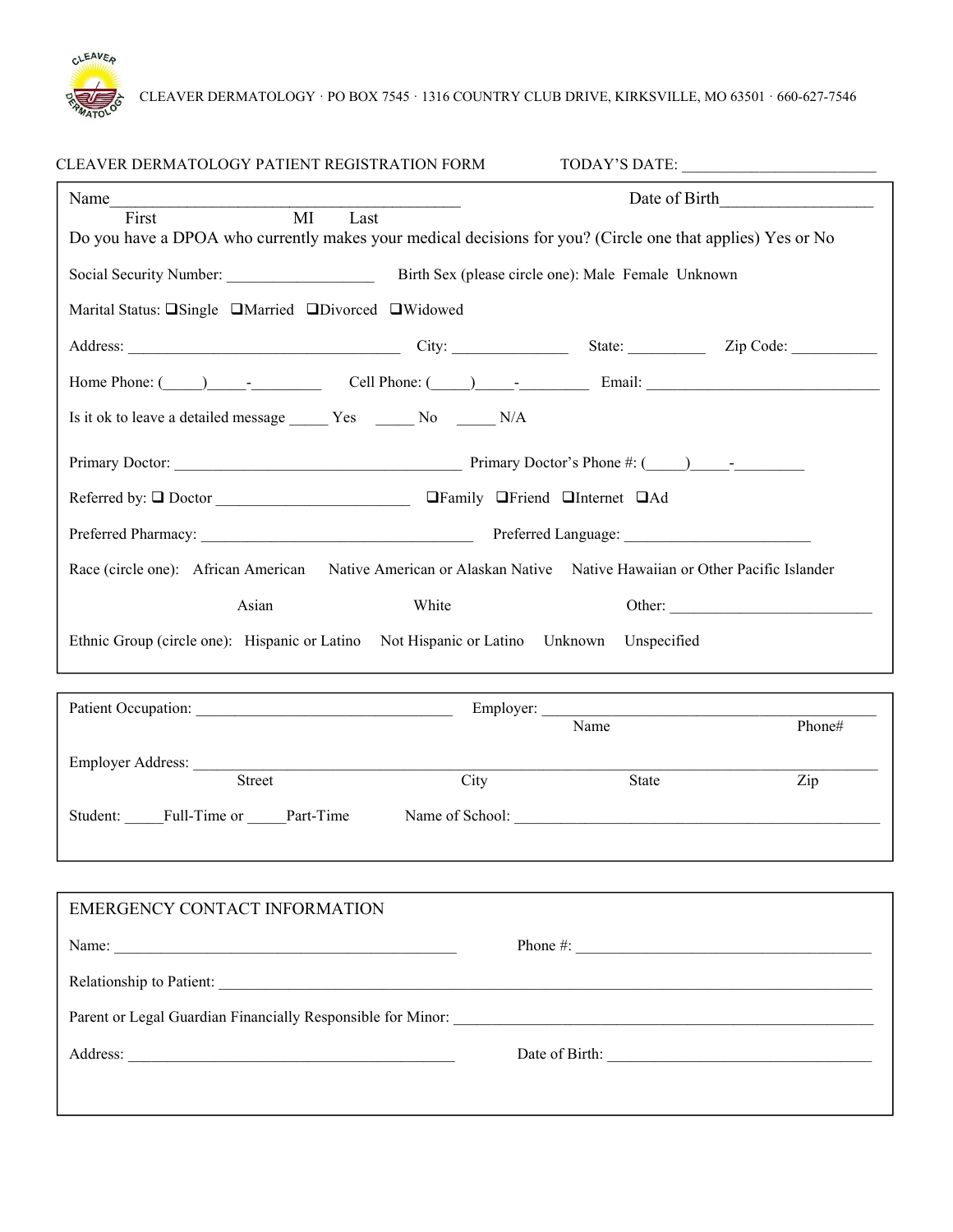CLEAVER

CLEAVER DERMATOLOGY · PO BOX 7545 · 1316 COUNTRY CLUB DRIVE, KIRKSVILLE, MO 63501 · 660-627-7546

| Patient Name: |  |
|---------------|--|
|               |  |

Date of Birth: \_\_\_\_\_\_\_\_\_\_\_\_\_\_\_\_\_\_\_\_\_\_\_\_\_\_\_\_\_\_\_\_\_\_\_\_\_\_\_\_\_\_\_\_\_\_\_\_\_\_\_\_\_

Please list the name(s) and Phone #(s) of the person(s) with whom you give us permission to discuss your medical condition as well as their relationship to you. If you are the parent or guardian of the patient, please include yourself in this list.

(I.E. friend, neighbor, child, etc.)

| Name: | Relationship: | Phone #: |  |
|-------|---------------|----------|--|
|       |               |          |  |
|       |               |          |  |
|       |               |          |  |
|       |               |          |  |
|       |               |          |  |
|       |               |          |  |
|       |               |          |  |
|       |               |          |  |

 $\Box$  Check here if you do not wish for us to discuss your condition with anyone other than yourself.

Patient Signature: \_\_\_\_\_\_\_\_\_\_\_\_\_\_\_\_\_\_\_\_\_\_\_\_\_\_\_\_\_\_\_\_\_\_\_\_\_\_\_\_\_\_\_\_\_\_\_\_\_\_

Date: \_\_\_\_\_\_\_\_\_\_\_\_\_\_\_\_\_\_\_\_\_\_\_\_\_\_\_\_\_\_\_\_\_\_\_\_\_\_\_\_\_

\* You may change any of this information at any time. Please check with a receptionist or nurse and they **will supply a new form for you. Thank you.**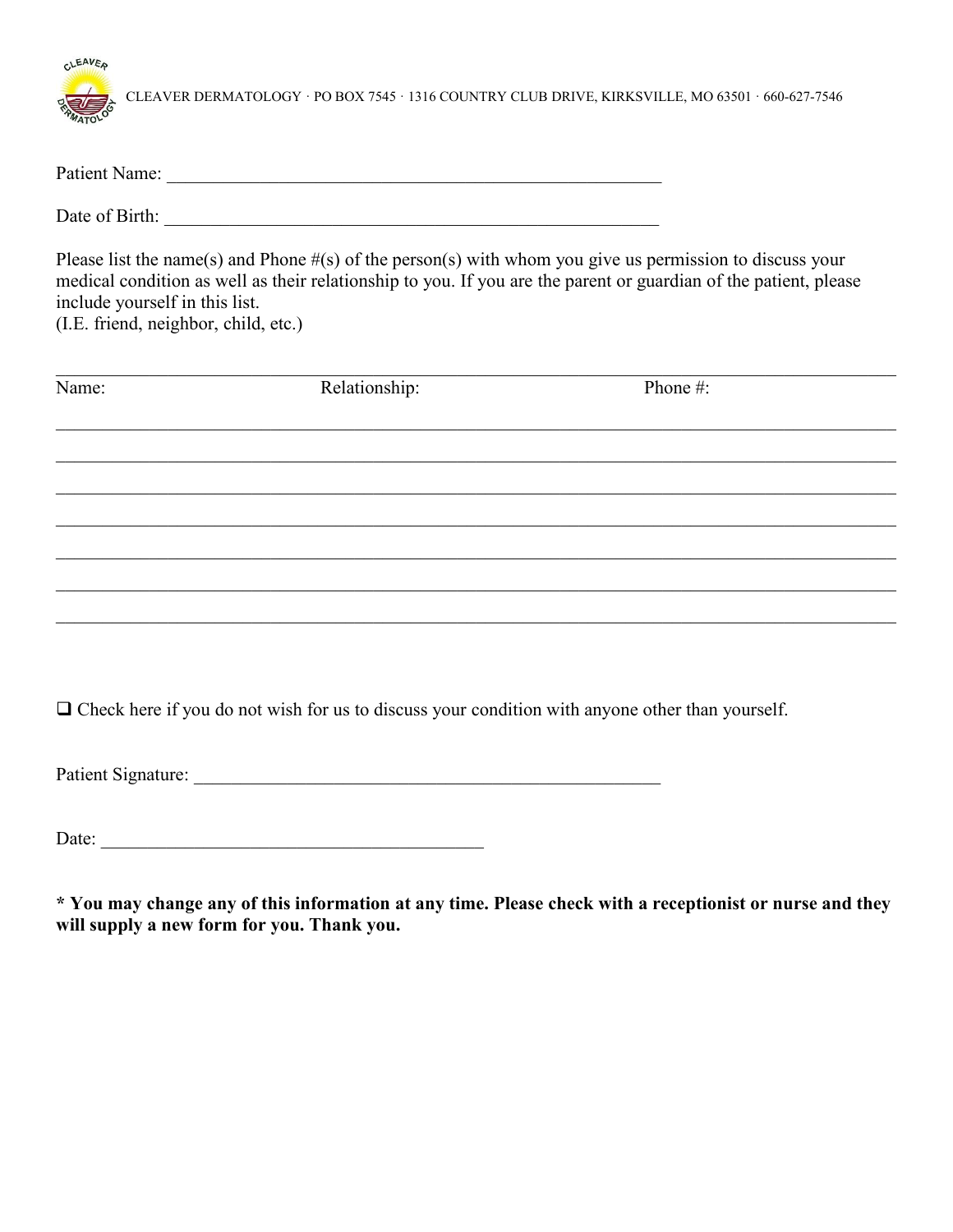# Cleaver Dermatology History and Intake Form

Name: \_\_\_\_\_\_\_\_\_\_\_\_\_\_\_\_\_\_\_\_\_\_\_\_\_\_\_\_\_\_\_\_\_\_\_\_\_\_\_\_\_\_\_

| Name: |
|-------|
|       |

# Date of Birth: \_\_\_\_\_\_\_\_\_\_\_\_\_\_\_\_\_\_\_\_\_\_\_\_\_\_\_\_\_\_\_\_\_\_\_\_\_

| Past Medical History: (Circle any of the following conditions that you currently have or have had) |                                  |                                                                                                        |                      |  |
|----------------------------------------------------------------------------------------------------|----------------------------------|--------------------------------------------------------------------------------------------------------|----------------------|--|
| Anxiety                                                                                            | Depression                       | Hypothyroidism (Low)                                                                                   |                      |  |
| Arthritis                                                                                          | Diabetes (Type 1 or Type 2)      | Hyperthyroidism (High)<br>Leukemia                                                                     |                      |  |
| Asthma                                                                                             | End Stage Renal Disease          |                                                                                                        |                      |  |
| <b>Atrial Fibrillation</b>                                                                         | <b>GERD</b>                      | Liver Disease                                                                                          |                      |  |
| Benign Prostatic Hypertrophy                                                                       | Heart Attack                     | Lung Cancer                                                                                            |                      |  |
| <b>Blindness</b>                                                                                   | Heart Murmur                     | Lymphoma                                                                                               |                      |  |
| <b>Bone Marrow Transplantation</b>                                                                 | Hearing Loss                     | Prostate Cancer                                                                                        |                      |  |
| <b>Breast Cancer</b>                                                                               | Hepatitis $(A, B \text{ or } C)$ | Seizures                                                                                               |                      |  |
| Colon Cancer                                                                                       | High Blood Pressure              | Stroke                                                                                                 |                      |  |
| <b>COPD</b>                                                                                        | <b>HIV/AIDS</b>                  | Other                                                                                                  |                      |  |
| Coronary Artery Disease                                                                            | High Cholesterol                 | Other                                                                                                  |                      |  |
| Past Surgical History: (Please circle all that apply)<br>Basal Cell Carcinoma Surgery              |                                  | Heart Transplant                                                                                       |                      |  |
| Squamous Cell Carcinoma Surgery                                                                    |                                  | Heart Valve Replacement (biological or mechanical)                                                     |                      |  |
| Melanoma Surgery                                                                                   |                                  |                                                                                                        |                      |  |
|                                                                                                    |                                  | Joint Replacement within last 2                                                                        |                      |  |
| Appendix Removed<br><b>Bladder Removed</b>                                                         |                                  | (location)<br>years                                                                                    |                      |  |
| Mastectomy or Lumpectomy (Right, Left, or Both)                                                    |                                  | Kidney Removed (Right or Left)<br>Kidney Transplant (Right or Left)<br>Pacemaker/Defibrillator Implant |                      |  |
| <b>Breast Reduction or Breast Implants</b>                                                         |                                  |                                                                                                        |                      |  |
| <b>Colectomy: Colon Cancer Resection</b>                                                           |                                  | Radiation Treatment :                                                                                  |                      |  |
| Colectomy: Diverticulitis or IBS                                                                   |                                  |                                                                                                        | (reason)             |  |
| Colostomy                                                                                          |                                  | Spleen Removed                                                                                         |                      |  |
|                                                                                                    |                                  | Testicles Removed (Right, Left, Bilateral)                                                             |                      |  |
| Gallbladder Removed                                                                                |                                  |                                                                                                        | (reason)<br>(reason) |  |
| Coronary Artery Bypass                                                                             |                                  | Ovaries Removed :                                                                                      |                      |  |
| <b>Heart Stents</b><br>Other                                                                       |                                  |                                                                                                        |                      |  |
|                                                                                                    |                                  |                                                                                                        |                      |  |
| Skin Disease History: (Please circle all that apply)<br>Acne                                       | Hay Fever/Seasonal Allergies     |                                                                                                        |                      |  |
| <b>Actinic Keratoses</b>                                                                           | Melanoma                         | Other                                                                                                  |                      |  |
| Basal Cell Skin Cancer                                                                             | Poison Ivy                       |                                                                                                        |                      |  |
| <b>Blistering Sunburns</b>                                                                         | Precancerous Moles               |                                                                                                        |                      |  |
| Dry Skin/Eczema                                                                                    | Psoriasis                        |                                                                                                        |                      |  |
| Flaking or Itchy Scalp                                                                             | Squamous Cell Skin Cancer        |                                                                                                        |                      |  |
| Do you wear Sunscreen? Yes No                                                                      | If yes, what SPF?                |                                                                                                        |                      |  |
| Do you tan in a tanning salon? Yes No                                                              |                                  |                                                                                                        |                      |  |
| Do you have a family history of Melanoma? Yes                                                      | No                               | If yes, which relative $(s)$ ?                                                                         |                      |  |
| Medications: (Please list all current medications including over-the-counter products and herbals) |                                  |                                                                                                        |                      |  |

 $\mathcal{L}_\mathcal{L} = \mathcal{L}_\mathcal{L} = \mathcal{L}_\mathcal{L} = \mathcal{L}_\mathcal{L} = \mathcal{L}_\mathcal{L} = \mathcal{L}_\mathcal{L} = \mathcal{L}_\mathcal{L} = \mathcal{L}_\mathcal{L} = \mathcal{L}_\mathcal{L} = \mathcal{L}_\mathcal{L} = \mathcal{L}_\mathcal{L} = \mathcal{L}_\mathcal{L} = \mathcal{L}_\mathcal{L} = \mathcal{L}_\mathcal{L} = \mathcal{L}_\mathcal{L} = \mathcal{L}_\mathcal{L} = \mathcal{L}_\mathcal{L}$ 

\_\_\_\_\_\_\_\_\_\_\_\_\_\_\_\_\_\_\_\_\_\_\_\_\_\_\_\_\_\_\_\_\_\_\_\_\_\_\_\_\_\_\_\_\_\_\_\_\_\_\_\_\_\_\_\_\_\_\_\_\_\_\_\_\_\_\_\_\_\_\_\_\_\_\_\_\_\_\_\_\_\_\_\_\_\_\_\_\_\_\_\_\_\_\_\_\_\_\_\_\_\_\_\_\_\_\_\_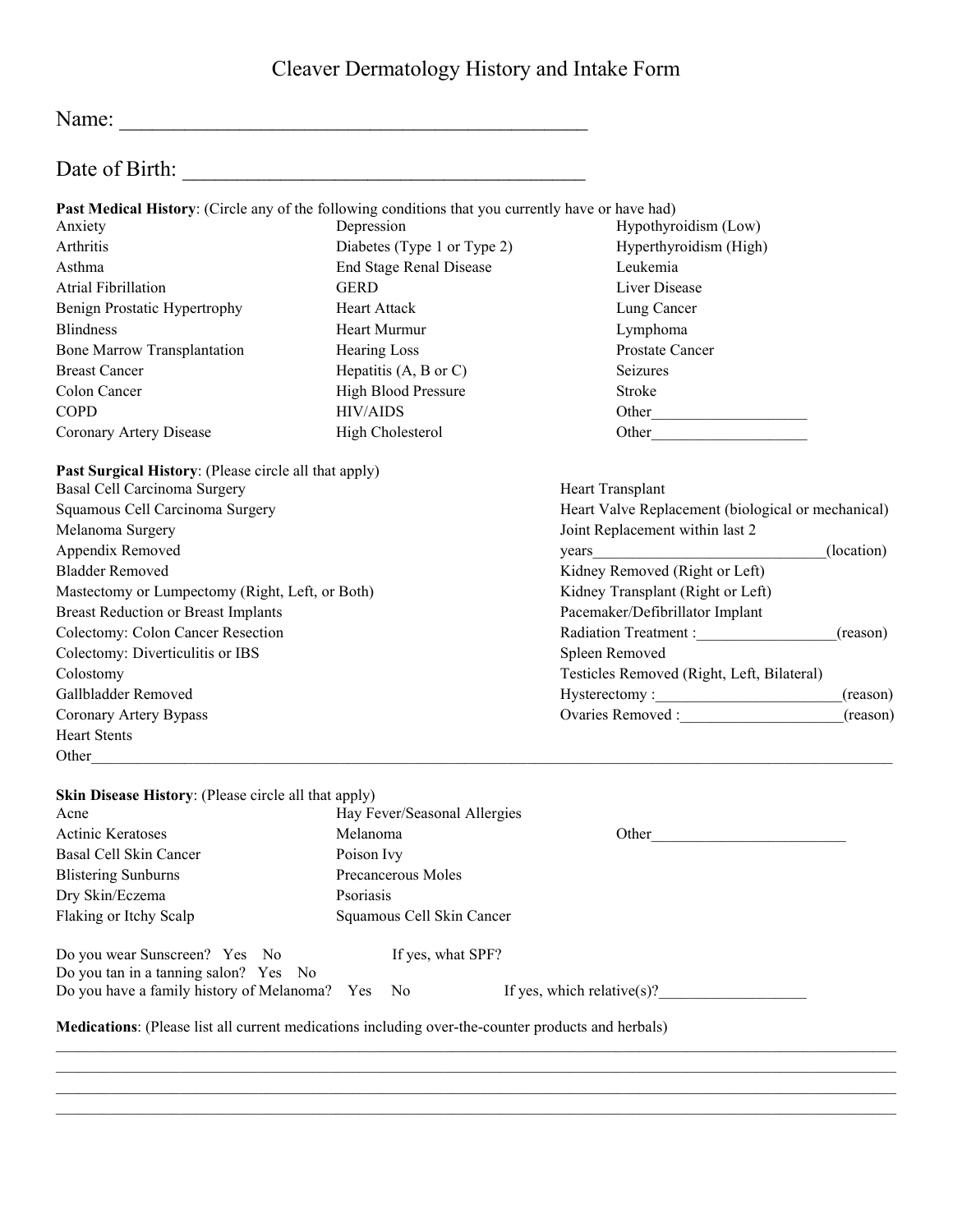| <b>Social History:</b> (Please circle all that apply) |                             |                    |                   |  |
|-------------------------------------------------------|-----------------------------|--------------------|-------------------|--|
| Currently smoke                                       | Have smoked in the past     | Have never smoked  | Drug Use          |  |
| Chew tobacco                                          | Have chewed tobacco in past | Have never chewed  | Other             |  |
| No alcohol intake                                     | Less than 1 drink per day   | 1-2 drinks per day | $+3$ drinks daily |  |

\_\_\_\_\_\_\_\_\_\_\_\_\_\_\_\_\_\_\_\_\_\_\_\_\_\_\_\_\_\_\_\_\_\_\_\_\_\_\_\_\_\_\_\_\_\_\_\_\_\_\_\_\_\_\_\_\_\_\_\_\_\_\_\_\_\_\_\_\_\_\_\_\_\_\_\_\_\_\_\_\_\_\_\_\_\_\_\_\_\_\_\_\_\_\_\_\_\_\_\_\_\_\_\_\_\_\_\_

 $\mathcal{L}_\mathcal{L} = \mathcal{L}_\mathcal{L} = \mathcal{L}_\mathcal{L} = \mathcal{L}_\mathcal{L} = \mathcal{L}_\mathcal{L} = \mathcal{L}_\mathcal{L} = \mathcal{L}_\mathcal{L} = \mathcal{L}_\mathcal{L} = \mathcal{L}_\mathcal{L} = \mathcal{L}_\mathcal{L} = \mathcal{L}_\mathcal{L} = \mathcal{L}_\mathcal{L} = \mathcal{L}_\mathcal{L} = \mathcal{L}_\mathcal{L} = \mathcal{L}_\mathcal{L} = \mathcal{L}_\mathcal{L} = \mathcal{L}_\mathcal{L}$ 

 $\mathcal{L}_\mathcal{L} = \mathcal{L}_\mathcal{L} = \mathcal{L}_\mathcal{L} = \mathcal{L}_\mathcal{L} = \mathcal{L}_\mathcal{L} = \mathcal{L}_\mathcal{L} = \mathcal{L}_\mathcal{L} = \mathcal{L}_\mathcal{L} = \mathcal{L}_\mathcal{L} = \mathcal{L}_\mathcal{L} = \mathcal{L}_\mathcal{L} = \mathcal{L}_\mathcal{L} = \mathcal{L}_\mathcal{L} = \mathcal{L}_\mathcal{L} = \mathcal{L}_\mathcal{L} = \mathcal{L}_\mathcal{L} = \mathcal{L}_\mathcal{L}$ 

\_\_\_\_\_\_\_\_\_\_\_\_\_\_\_\_\_\_\_\_\_\_\_\_\_\_\_\_\_\_\_\_\_\_\_\_\_\_\_\_\_\_\_\_\_\_\_\_\_\_\_\_\_\_\_\_\_\_\_\_\_\_\_\_\_\_\_\_\_\_\_\_\_\_\_\_\_\_\_\_\_\_\_\_\_\_\_\_\_\_\_\_\_\_\_\_\_\_\_\_\_\_\_\_\_\_\_\_

**Family History**: (Please list major health problems with parents, siblings, or children)

### **Please circle ALL that apply to YOU**:

| Yes | or | No | Do you or did you have Hepatitis A, B or C? (Circle one that applies)                      |
|-----|----|----|--------------------------------------------------------------------------------------------|
| Yes | or | No | Do you have HIV or AIDS?                                                                   |
| Yes | or | No | Does your insurance dictate labs be sent to Quest or LabCorp?                              |
| Yes | or | No | Do you have a metal implant and cannot have an MRI?                                        |
| Yes | or | No | Pacemaker of Defibrillator Implant? (Circle one that applies)                              |
| Yes | or | No | Have you had an organ transplant?                                                          |
| Yes | or | No | Artificial joint replacement within the last six months?                                   |
| Yes | or | No | Artificial heart valve? (Includes mechanical or biological)                                |
| Yes | or | No | Rapid heartbeat with epinephrine (Often mixed with numbing medicine)?                      |
| Yes | or | No | Mitral valve prolapse or heart murmur?                                                     |
| Yes | or | No | Currently on blood thinners including regular use of aspirin or NSAID's?                   |
| Yes | or | No | Antibiotics needed prior to dental work or other surgical procedures?                      |
| Yes | or | No | Allergy to latex? (Mild or Severe)                                                         |
| Yes | or | No | Allergy to adhesives such as Band-Aids or tapes?                                           |
| Yes | or | No | Allergy to topical antibiotic ointments?                                                   |
| Yes | or | No | Allergy to Novocaine?                                                                      |
| Yes | or | No | Allergy to Betadine or Iodine?                                                             |
| Yes | or | No | Allergy to Lidocaine?                                                                      |
| Yes | or | No | Allergy to IV dye/Contrast Solution used in diagnostic procedures?                         |
| Yes | or | No | Allergy to Bactroban or mupirocin antibiotic ointment?                                     |
| Yes | or | No | Currently pregnant or sexually active without use of prevention? (Circle one that applies) |
| Yes | or | No | History of fainting or getting lightheaded during shots or procedures?                     |
| Yes | or | No | Difficulty getting numb with local anesthetics such as at the dentist?                     |
| Yes | or | No | Yeast infections with oral antibiotics?                                                    |
| Yes | or | No | Upset stomach with oral antibiotics?                                                       |
| Yes | or | No | Any history of seizures?                                                                   |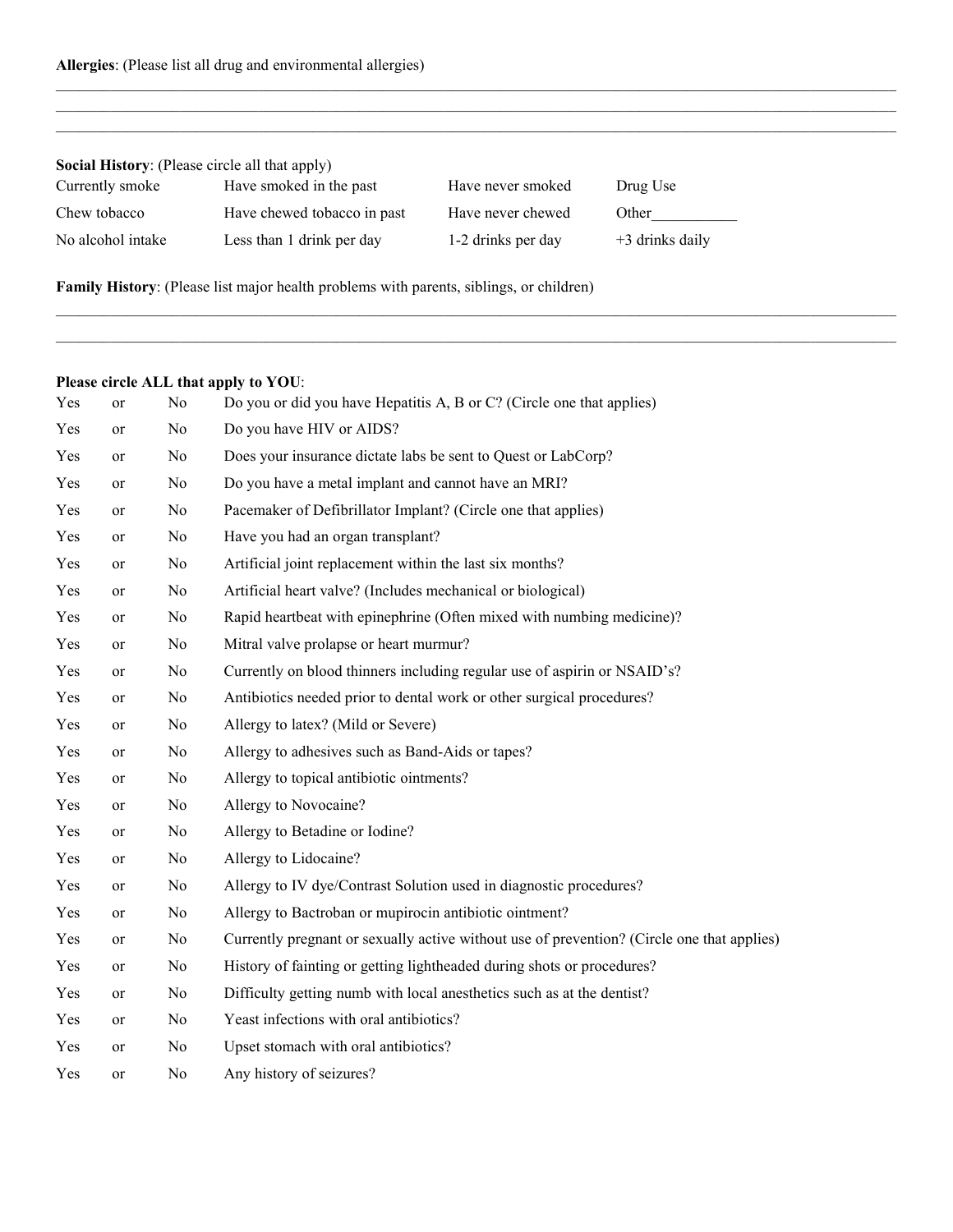## **Cleaver Dermatology and Skin Spa Payment Policy Notification**

Thank you for choosing Cleaver Dermatology for your skin care specialty needs. We are committed to providing you with high quality and affordable healthcare. Because some of our patients have had questions regarding patient and insurance responsibility for services rendered, we have developed this payment policy. Please review, ask any questions you may have, and sign in the space provided. A copy will be placed in your patient file and will be provided to you upon request.

- **Insurance**. We participate in mostinsurance plans, including Medicare. If you are not insured by a plan we do business with, payment in full is expected at each visit. If you are insured by a plan we do business with, but don't have an up-to-date insurance card, payment in full for each visit is required until we can verify your coverage. Knowing your insurance benefits is your responsibility. Please contactyour insurance company with any questions you may have regarding your coverage.
- **Co-payments and deductibles**. All co-payments must be paid at the time of service. When a surgery or other major procedure is scheduled, we will contact your insurance company and an estimate will be prepared for you. Payments must be made the day of service based on your plan. This arrangement is part of your contract with your insurance company. Failure on our part to collect co-payments and deductibles from patients can be considered fraudulent. Therefore, payment at time of service is mandatory. If there is a balance remaining on your account, you will be required to pay the balance prior to being seen again.
- **Non-covered and/or cosmetic services**. Please be aware that some and perhaps all of the services you receive may be noncovered or not considered reasonable or necessary by Medicare or other insurers. You must pay for these services in full at the time of visit.
- **Proof of insurance**. All patients must complete our patient information form before seeing the doctor. We must obtain a copy of yourdriver's license and current valid insurance to provide proof of insurance. If you fail to provide us with the correct insurance information in a timely manner, you may be responsible for the balance of a claim.
- **Claims submission.** We will submit your claims and assist you in any way we reasonably can to help get your claims paid. Your insurance company may need you to supply certain information directly. It is your responsibility to comply with their request. Please be aware that the balance of your claim is your responsibility whether or not your insurance company paysyour claim. Your insurance benefit is a contract between you and your insurance company; we are not party to that contract.
- **Coverage changes.** If your insurance changes, please notify us before your next visit so we can make the appropriate changes to help you receive your maximum benefits. If your insurance company does not pay your claim in 45 days, the balance will automatically be billed to you.
- **Nonpayment.** Accounts should be paid upon receipt of bill. If payment has not been made within 90 daysof receiving the bill, you will receive a letter stating that you have 10 daysto pay your account in full. Partial payments will not be accepted unless otherwise negotiated. Please be aware that if a balance remains unpaid, we may refer your account to a collection agency and you and your immediate family members may be discharged from this practice.
- **Travel Clinics**-It is very important to us that we serve patients in outlying communities. As such, our schedules are very heavy on these days and slots are valuable. If you miss any two appointments at one of our travel clinics, you will need to schedule at the Kirksville location only.

**\_\_\_\_\_\_\_\_\_\_\_\_\_\_\_\_\_\_\_\_\_\_\_\_\_\_\_\_\_\_\_\_\_\_\_\_\_\_\_\_\_\_\_ \_\_\_\_\_\_\_\_\_\_\_\_\_\_\_\_\_\_\_\_\_\_**

Our practice is committed to providing the best treatment to our patients. Our prices are representative of the usual and customary charges for our area.

Thank you for understanding our payment policy. Please let us know if you have any questions or concerns. I have read and understand the payment policy and agree to abide by its guidelines:

Patient Print Name Birthdate

Signature of Patient or Responsible Party Date